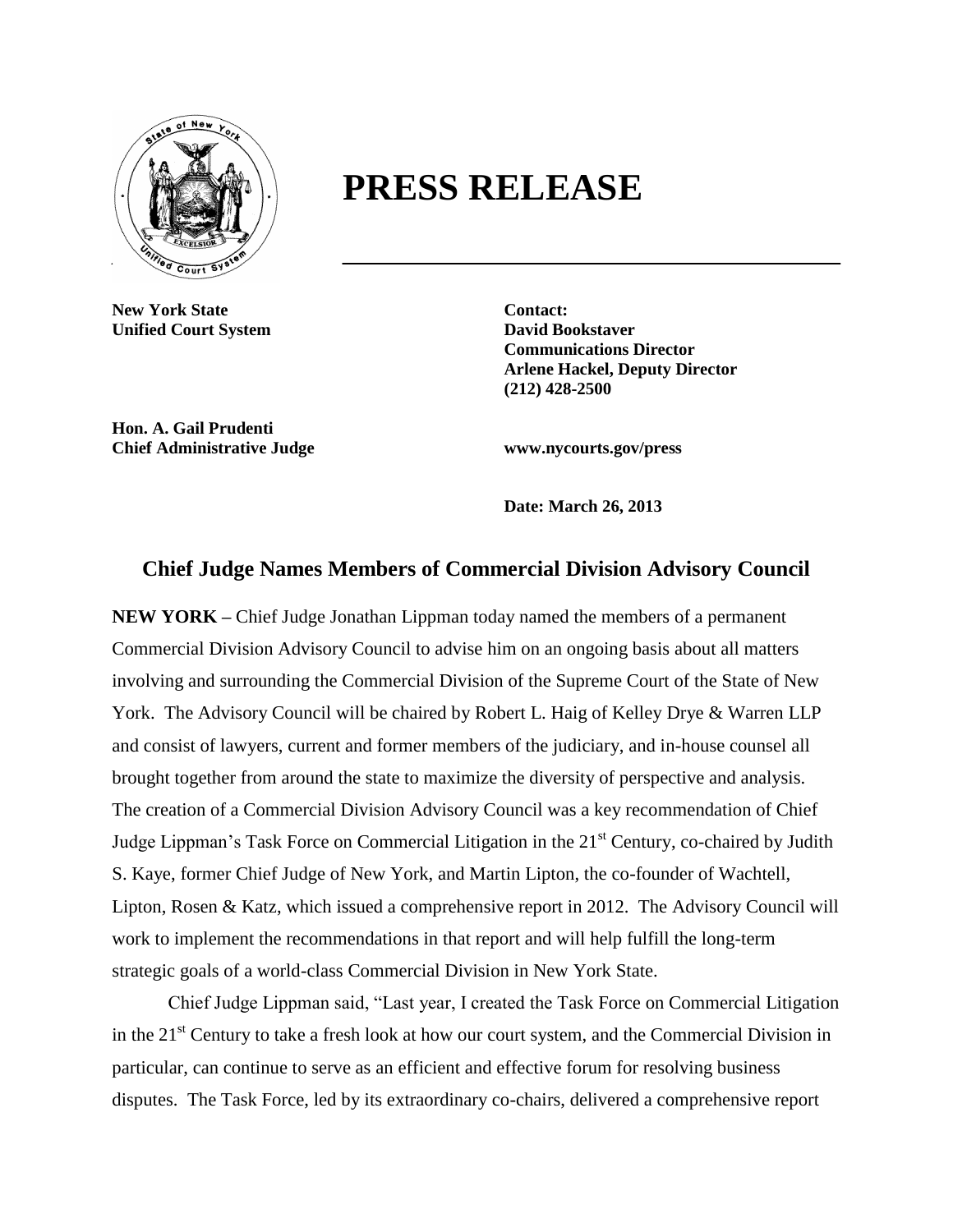outlining over 20 recommendations to better serve the litigation needs of the business community and our state's economy in the coming years. It is now time to take the next step. The Advisory Council has been charged with implementing the Task Force's recommendations, keeping me apprised of developments in the business world that may affect the court system, and working to help our Commercial Division better understand and respond to the needs of the business community."

Chief Administrative Judge A. Gail Prudenti said, "The distinguished members of the Advisory Council represent a uniquely qualified group of individuals from around the state who bring with them a variety of experiences and ideas that will play a critical role in helping the Commercial Division more effectively serve the needs of the business community in today's challenging, constantly evolving litigation environment. I look forward to working with them and the Chief Judge to ensure the continued high standing of New York's Commercial Division."

"I am honored that Chief Judge Lippman has asked me to spearhead this important effort and look forward to working with him and the distinguished members of the Commercial Division Advisory Council," said Robert Haig. "Chief Judge Lippman has brought together a thoughtful and experienced group representing many different perspectives from throughout the state to help the Commercial Division adapt to the challenges of an increasing workload and a rapidly changing litigation environment."

A full roster of the Commercial Division Advisory Council follows.

## **Commercial Division Advisory Council**

*Chair* Robert L. Haig, Esq., Kelley Drye & Warren LLP

## *Members*

Stewart D. Aaron, Esq., Arnold & Porter LLP Mark H. Alcott, Esq., Paul, Weiss, Rifkind, Wharton & Garrison LLP Harvey B. Besunder, Esq., Bracken Margolin Besunder LLP Hon. Eileen Bransten, Supreme Court of the State of New York Heather C. Briccetti, Esq., President and CEO, The Business Council of New York State, Inc. Michelle H. Browdy, Esq., Vice President, Assistant General Counsel and Secretary, IBM Corporation Kathy H. Chin, Esq., Cadwalader, Wickersham & Taft LLP Tracee E. Davis, Esq., Zeichner Ellman & Krause LLP